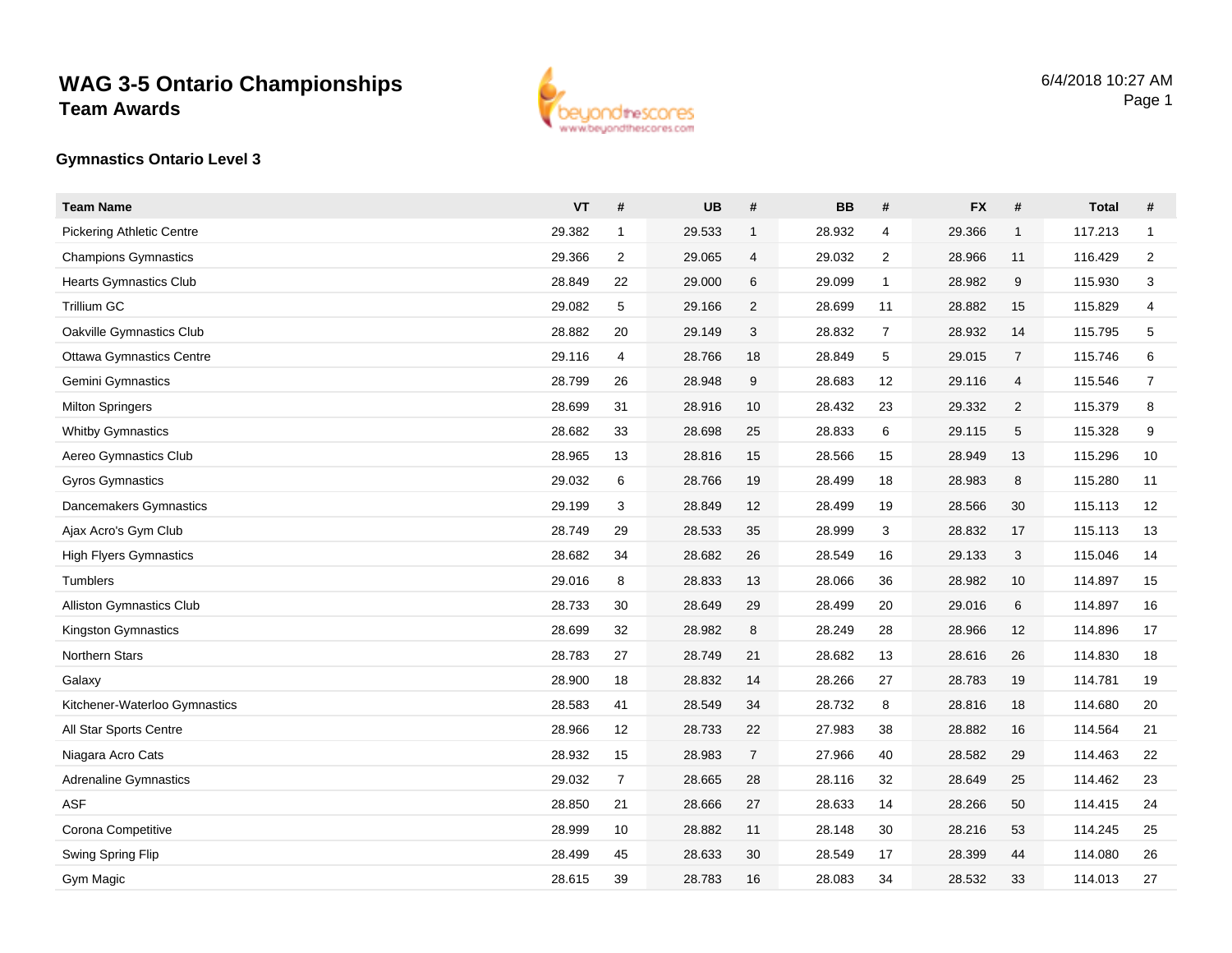

| <b>Shenderey Gymnastics Centre</b>             | 28.332 | 59 | 28.449 | 38 | 28.716 | 9  | 28.432 | 41 | 113.929 | 28 |
|------------------------------------------------|--------|----|--------|----|--------|----|--------|----|---------|----|
| Blenheim-Kent                                  | 28.982 | 11 | 28.500 | 36 | 27.966 | 41 | 28.466 | 37 | 113.914 | 29 |
| <b>Glendon Gymnastics</b>                      | 28.416 | 50 | 29.016 | 5  | 27.766 | 54 | 28.682 | 22 | 113.880 | 30 |
| Georgian Bay Phoenix Gymnastics                | 28.949 | 14 | 28.483 | 37 | 27.682 | 56 | 28.699 | 21 | 113.813 | 31 |
| <b>Burlington Gymnastics Club</b>              | 29.015 | 9  | 28.766 | 20 | 27.515 | 65 | 28.516 | 35 | 113.812 | 32 |
| Mariposa                                       | 28.598 | 40 | 28.616 | 32 | 28.099 | 33 | 28.466 | 38 | 113.779 | 33 |
| Forest City Gym Club                           | 28.833 | 23 | 28.266 | 49 | 28.249 | 29 | 28.399 | 45 | 113.747 | 34 |
| Cambridge Kips                                 | 28.633 | 35 | 28.349 | 42 | 28.133 | 31 | 28.615 | 28 | 113.730 | 35 |
| <b>Twisters Gymnastics Club</b>                | 28.533 | 43 | 28.433 | 39 | 28.082 | 35 | 28.665 | 24 | 113.713 | 36 |
| <b>KSG Aurora</b>                              | 28.916 | 16 | 28.333 | 44 | 27.966 | 42 | 28.466 | 39 | 113.681 | 37 |
| Scarborough Gym Elites                         | 28.466 | 47 | 28.733 | 23 | 27.899 | 48 | 28.533 | 31 | 113.631 | 38 |
| North Bay Apollo                               | 28.132 | 68 | 28.633 | 31 | 28.366 | 25 | 28.466 | 40 | 113.597 | 39 |
| <b>Global Gymnastics</b>                       | 28.399 | 52 | 28.783 | 17 | 27.915 | 47 | 28.483 | 36 | 113.580 | 40 |
| <b>Synergy Gymnastics</b>                      | 28.832 | 24 | 28.332 | 45 | 27.666 | 57 | 28.748 | 20 | 113.578 | 41 |
| Kincardine Klassics                            | 28.616 | 37 | 28.349 | 43 | 28.315 | 26 | 28.283 | 48 | 113.563 | 42 |
| <b>Aspire Gymnastics</b>                       | 28.515 | 44 | 28.615 | 33 | 27.815 | 53 | 28.616 | 27 | 113.561 | 43 |
| Smiths Falls Gym Stars                         | 28.383 | 54 | 28.148 | 59 | 28.702 | 10 | 28.215 | 56 | 113.448 | 44 |
| <b>Toronto Premier Gym Club</b>                | 28.398 | 53 | 28.700 | 24 | 27.983 | 39 | 28.282 | 49 | 113.363 | 45 |
| Gymnastics Mississauga                         | 28.883 | 19 | 28.199 | 54 | 27.832 | 51 | 28.432 | 42 | 113.346 | 46 |
| <b>Halton Hills Gymnastic Centre</b>           | 28.616 | 38 | 28.315 | 46 | 28.482 | 21 | 27.700 | 71 | 113.113 | 47 |
| <b>Grand River Gymmies</b>                     | 28.633 | 36 | 28.199 | 55 | 28.466 | 22 | 27.549 | 76 | 112.847 | 48 |
| <b>Lindsay Gymnastics Centre</b>               | 28.816 | 25 | 28.283 | 47 | 27.949 | 43 | 27.766 | 68 | 112.814 | 49 |
| University of Toronto                          | 28.216 | 62 | 28.350 | 41 | 27.866 | 50 | 28.366 | 47 | 112.798 | 50 |
| <b>Gymnastics Energy</b>                       | 28.499 | 46 | 28.232 | 51 | 27.932 | 45 | 28.099 | 59 | 112.762 | 51 |
| Niagara Falls Lightning                        | 28.165 | 64 | 27.999 | 63 | 28.382 | 24 | 28.216 | 54 | 112.762 | 52 |
| <b>Hamilton Wentworth Regionettes</b>          | 28.382 | 56 | 28.399 | 40 | 27.550 | 60 | 28.415 | 43 | 112.746 | 53 |
| Loyalist Gymnastics Club                       | 28.299 | 60 | 28.232 | 52 | 27.666 | 58 | 28.533 | 32 | 112.730 | 54 |
| <b>Futures Gymnastics Laird</b>                | 28.415 | 51 | 28.150 | 58 | 27.949 | 44 | 28.216 | 55 | 112.730 | 55 |
| <b>Infinity Gymnastics Centre</b>              | 28.915 | 17 | 27.999 | 64 | 27.832 | 52 | 27.815 | 67 | 112.561 | 56 |
| <b>Revolution Gymnastics And Sports Centre</b> | 28.333 | 58 | 28.166 | 57 | 27.899 | 49 | 27.899 | 63 | 112.297 | 57 |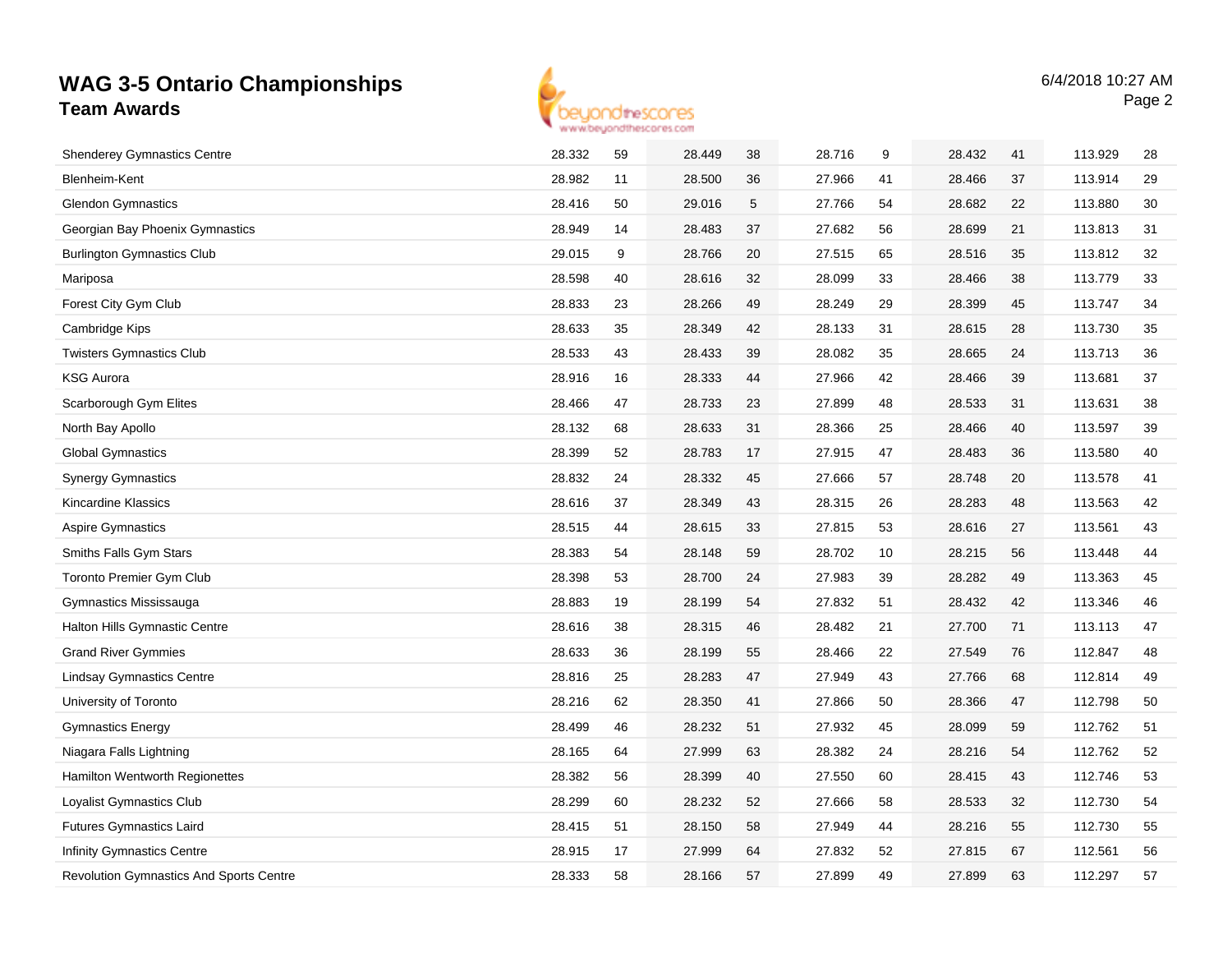

| <b>Club Les Sittelles</b>            | 28.549 | 42 | 28.199 | 56 | 27.349 | 68 | 28.199 | 57 | 112.296 | 58 |
|--------------------------------------|--------|----|--------|----|--------|----|--------|----|---------|----|
| <b>Dynamo Gymnastics</b>             | 28.148 | 67 | 28.283 | 48 | 27.332 | 69 | 28.532 | 34 | 112.295 | 59 |
| <b>Barrie Kempettes</b>              | 28.465 | 48 | 28.266 | 50 | 27.916 | 46 | 27.566 | 75 | 112.213 | 60 |
| <b>GW Elites</b>                     | 28.766 | 28 | 27.749 | 71 | 27.133 | 73 | 28.099 | 60 | 111.747 | 61 |
| <b>World Class Gymnastics</b>        | 28.099 | 71 | 27.532 | 74 | 27.282 | 70 | 28.682 | 23 | 111.595 | 62 |
| <b>Pulsars Gymnastics Club</b>       | 27.832 | 76 | 28.116 | 60 | 27.699 | 55 | 27.899 | 64 | 111.546 | 63 |
| London Gym Academy                   | 28.283 | 61 | 27.882 | 68 | 27.566 | 59 | 27.716 | 70 | 111.447 | 64 |
| <b>Tristar Gymnastics Club</b>       | 27.766 | 78 | 28.099 | 61 | 27.533 | 62 | 27.998 | 62 | 111.396 | 65 |
| Rose City Gymnastics                 | 28.433 | 49 | 27.982 | 65 | 27.366 | 67 | 27.499 | 78 | 111.280 | 66 |
| Kawartha Gymnastics                  | 27.815 | 77 | 28.065 | 62 | 27.016 | 74 | 28.383 | 46 | 111.279 | 67 |
| <b>Gold Medal Gymnastics</b>         | 27.249 | 84 | 28.232 | 53 | 27.516 | 64 | 28.266 | 51 | 111.263 | 68 |
| Woodbridge Academy of Gymnastics     | 28.383 | 55 | 27.899 | 67 | 26.732 | 80 | 28.132 | 58 | 111.146 | 69 |
| Horizons Gymnastics                  | 28.132 | 69 | 27.716 | 72 | 27.549 | 61 | 27.582 | 74 | 110.979 | 70 |
| Xperience                            | 27.916 | 74 | 27.932 | 66 | 27.216 | 71 | 27.850 | 65 | 110.914 | 71 |
| <b>Woolwich Cardinals Gymnastics</b> | 28.150 | 65 | 27.265 | 77 | 28.015 | 37 | 27.466 | 79 | 110.896 | 72 |
| <b>Gymnastic Giants</b>              | 28.349 | 57 | 27.166 | 79 | 26.399 | 83 | 28.249 | 52 | 110.163 | 73 |
| Vaughan Gymnastics Club              | 27.850 | 75 | 27.832 | 70 | 26.749 | 79 | 27.649 | 72 | 110.080 | 74 |
| Hanover Aerials Gymnastics Club      | 27.950 | 72 | 26.549 | 83 | 27.433 | 66 | 28.032 | 61 | 109.964 | 75 |
| <b>TGI</b>                           | 27.615 | 80 | 27.532 | 75 | 27.165 | 72 | 27.516 | 77 | 109.828 | 76 |
| Sault Ste Marie Gymnastics Club      | 27.283 | 83 | 27.833 | 69 | 26.915 | 76 | 27.749 | 69 | 109.780 | 77 |
| <b>Brockville</b>                    | 28.182 | 63 | 27.433 | 76 | 26.882 | 77 | 27.266 | 84 | 109.763 | 78 |
| Flip 'n' Wicked Gymnastics           | 28.132 | 70 | 27.149 | 80 | 26.999 | 75 | 27.299 | 82 | 109.579 | 79 |
| Alpha Gymnastics Academy             | 27.932 | 73 | 26.365 | 84 | 27.532 | 63 | 27.449 | 80 | 109.278 | 80 |
| <b>Simcoe Gliders Gymnastics</b>     | 28.149 | 66 | 26.699 | 81 | 26.732 | 81 | 27.648 | 73 | 109.228 | 81 |
| Quinte Bay                           | 27.349 | 82 | 27.616 | 73 | 26.582 | 82 | 27.399 | 81 | 108.946 | 82 |
| Manjak's Gymnastics                  | 27.466 | 81 | 27.182 | 78 | 26.882 | 78 | 27.299 | 83 | 108.829 | 83 |
| Cayuga Gymnastics Club               | 27.682 | 79 | 26.633 | 82 | 26.049 | 84 | 27.849 | 66 | 108.213 | 84 |
| <b>Guelph Saultos</b>                | 19.533 | 85 | 19.091 | 86 | 18.816 | 87 | 19.599 | 85 | 77.039  | 85 |
| St. Thomas Elgin                     | 18.516 | 96 | 19.199 | 85 | 19.183 | 85 | 19.266 | 86 | 76.164  | 86 |
| <b>Evolution Gymnastics Aurora</b>   | 18.732 | 93 | 18.666 | 88 | 19.000 | 86 | 18.899 | 88 | 75.297  | 87 |